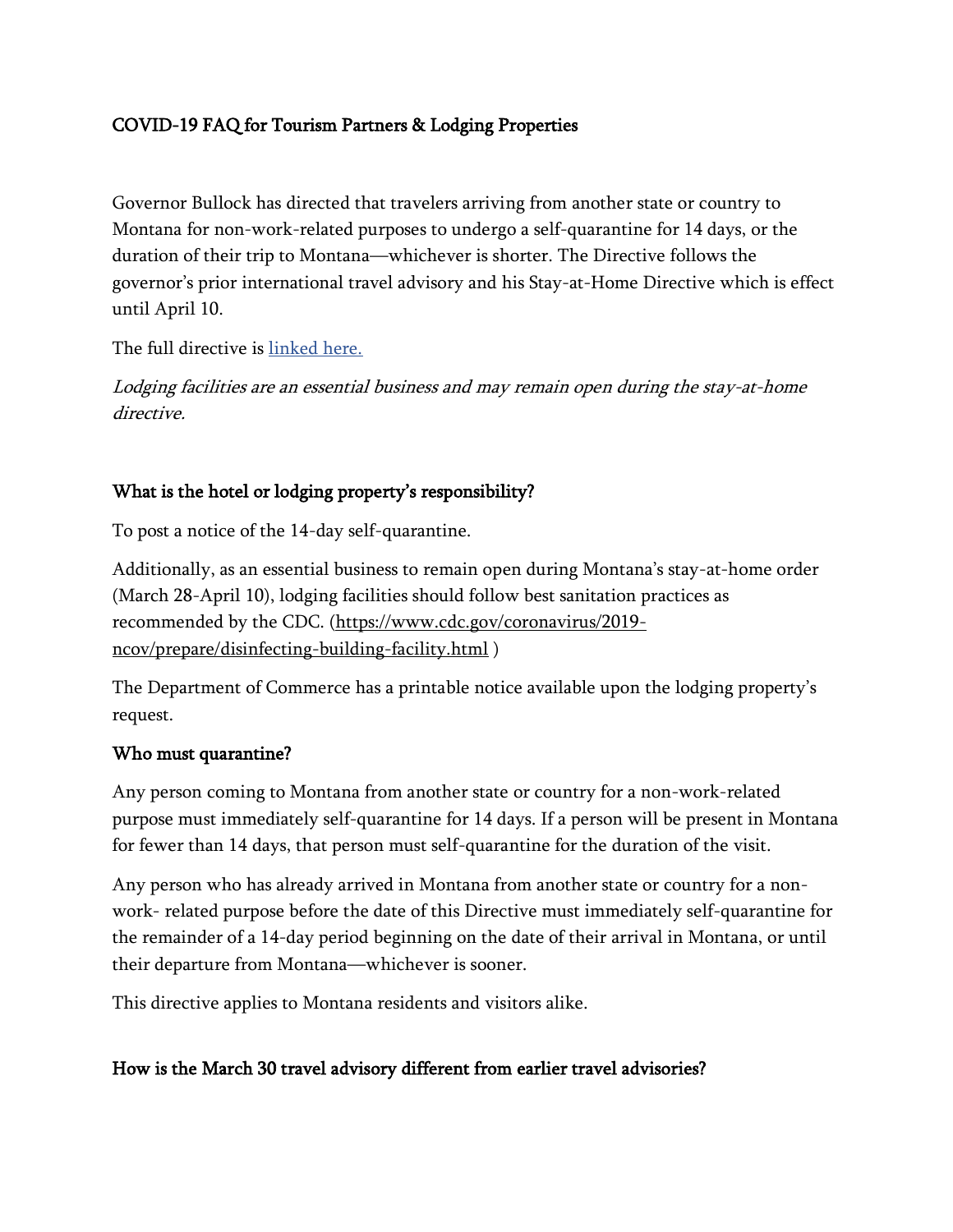The new directive requires that travelers arriving from another state or country to Montana for non-work-related purposes self-quarantine for 14-days. The previous travel advisory required only travelers coming from international destinations to self-quarantine. Health care workers coming to Montana to work on the frontlines of our response to COVID-19 are exempt from the order, as are travelers who are here for essential work.

While we love our visitors, we would ask that they not come visit while Montanans are watching out for one another by staying at home. This is important not only to protect our health care system, but also to protect against the spread of COVID-19.

### What economic effect will this have on Montana's tourism and recreation industry?

Tourism is one of Montana's leading industries, supporting nearly 60,000 jobs. In 2018, more than 12.4 million non-resident visitors spent \$3.7 billion in our communities.

We are monitoring economic and industry trends related to this public health emergency in real-time. There have certainly been immediate impacts to the industry with early season cancellations. We hope those visitors rebook when it is appropriate to do so.

It's too early to tell how this could impact our largest revenue-generating season – summer.

The Department of Commerce has the flexibility to change marketing strategies in near-real time. Our hope is that will be a benefit in being able to weather this public health emergency.

## Is bringing the National Guard into the airports an overreach? What about rail stations?

The order simply authorizes, not directs, the Montana National Guard to conduct temperature checks at Montana airports and rail stations and screen for potential exposure history for travelers arriving in Montana from another state or country. General Matthew Quinn will make the determination whether to send certain members of the Montana National Guard to assist in our state's response to COVID-19.

The Governor issued this directive, as with others, within the scope of the Montana State Constitution.

### Why are health care workers exempt from this?